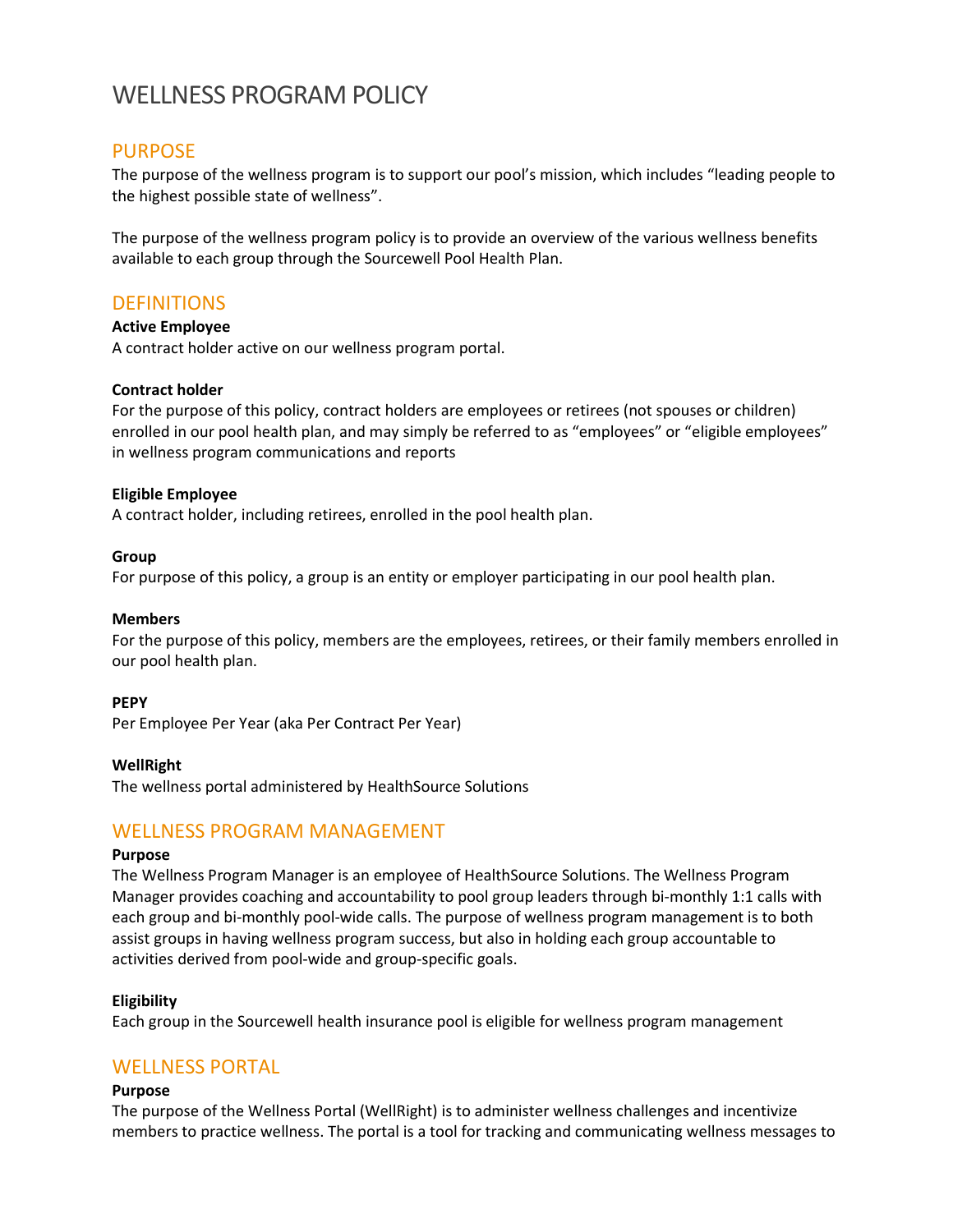### Sourcewell **Exercise 2 of 7** and 2 of 7 and 2 of 7 and 2 of 7 and 2 of 7 and 2 of 7 and 2 of 7 and 2 of 7 and 2 of 7 and 2 of 7 and 2 of 7 and 2 of 7 and 2 of 7 and 2 of 7 and 2 of 7 and 2 of 7 and 2 of 7 and 2 of 7 and 2

pool members. Groups who want to add their own group-specific custom challenge(s), or extend access to employees not on their health plan, can do so at their own expense; the pool or its wellness vendor will bill the group accordingly on a periodic basis for any such group-specific expenses.

### Eligibility

All employees and retirees enrolled in the pool health plan, as well either their spouse or one dependent over 18, are eligible to utilize the wellness portal at no charge.

# WELLNESS GRANTS

#### Purpose

The purpose of the wellness grant is to financially support pool groups in getting and staying active with our pool's wellness programs. Earned grants are utilized at the discretion of each group, but are intended for our wellness program purposes, such as additional incentives, rewards (PTO, drawings, etc.), group specific WellRight challenges, or WellRight access by employees not on the pool health plan.

### **Eligibility**

See Wellness Grant Policy adopted on March 3, 2020.

# WELLNESS INCENTIVES

#### Purpose

The purpose of the wellness incentive is to motivate members to participate in WellRight challenges and improve their overall wellbeing. This in turn helps the health insurance pool better manage the risk of claims against our pool's reserves, helping to enhance the affordability and rate stability our members desire.

The health pool will pay a maximum of \$250 per member per calendar year. Payments will be paid directly to the group on an annual basis during the first quarter of the following year. Each group is responsible for directly paying incentives to their employees in a frequency in which they choose.

### Eligibility

All employees and retirees enrolled in the pool health plan are eligible for this benefit. While spouses and dependents 18 years of age and older can participate on the WellRight platform, our pool does not provide incentives towards their activity. As well, employees, retirees, and board members who do not participate on our health plan can be added to the program by any pool group, with any related fees and incentives being the responsibility of that group.

If a group terminates in the middle of the wellness plan calendar year, incentives will be calculated as of the final day with the pool. Payment will be processed the following quarter.

If an employee is terminated in the middle of the wellness plan calendar year, the health pool will reimburse the group with the usual annual group payment. Groups are responsible for paying the incentive to the terminated employee in the timing of their choice, with updated reporting available from the wellness program manager each month.

# ONSITE FLU SHOTS

#### Purpose

The purpose of onsite flu shots is to make it easy for members to obtain the annual shot and reduce the risk of contracting influenza.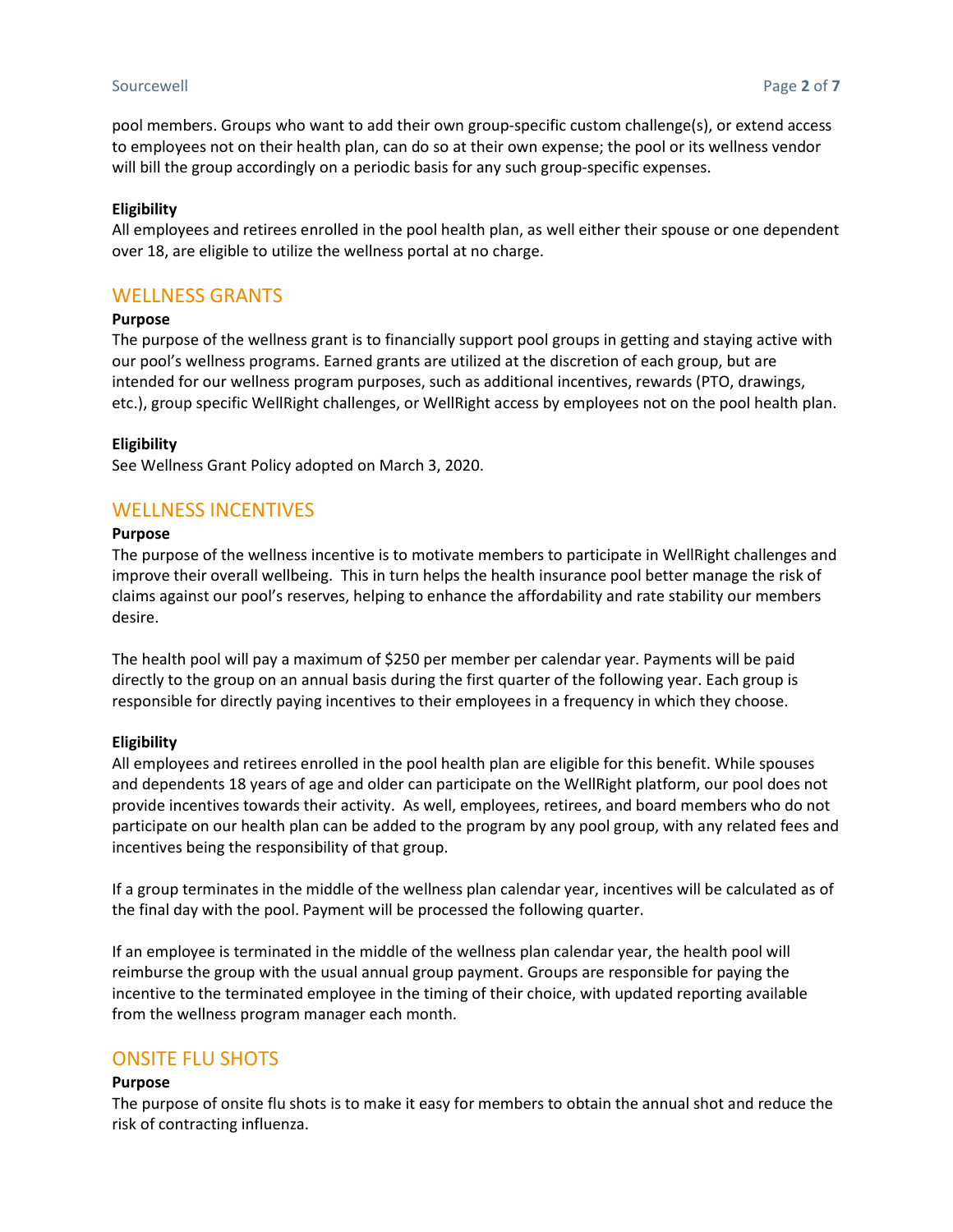### Eligibility

All employees, spouses, dependents 18 years of age and older, and retirees enrolled in the pool health plan are eligible for this benefit.

Groups who want to utilize this benefit are asked to follow this process:

- Identify a preferred resource in your region of Minnesota to conduct flu shots.
- For help identifying available resources, contact our wellness program manager (HealthSource Solutions).
- Request a proposal from the vendor and send to your Sourcewell contract administrator.
- Sourcewell will review and approve all proposals it deems reasonable, using a maximum total averaging \$40/shot as our guideline.
- Once notified of Sourcewell approval, a group will arrange the clinic with the approved vendor, and arrange for the bill to be submitted to Sourcewell's Manager of Risk Management (Ryan Donovan).
- The health pool will pay or reimburse the flu clinic costs as authorized, accounting for the cost as a preventative benefit.
- A fee may be charged to the group if cancellations are not made in a timely manner; Sourcewell does not reimburse for cancellation fees.

# BIOMETRIC SCREENINGS

### Purpose

The purpose of biometric screening is the make it easy for members to obtain annual blood pressure, body mass index (BMI), and other important biometric checks, which can help with early detection of health issues.

# Eligibility

All employees, spouses, dependents 18 years of age and older, and retirees enrolled in the pool health plan are eligible for this benefit.

Groups who want to utilize this benefit can simply contact the Wellness Program Manager to make arrangements. The health pool covers the cost of pre-approved screening service arrangements as a preventative benefit. A fee may be charged to the group if cancellations are not made in a timely manner.

# EMPLOYEE ASSISTANCE PROGRAM

### Purpose

The Employee Assistance Program offers free and easy access to mental health and chemical dependency assistance. Up to three counseling sessions are available to each member with no charge to the member.

# Eligibility

All employees, spouses, dependents 14 years of age and older (Ages 8-13 require a guardian present), and retirees enrolled in the pool health plan are eligible for this benefit.

# OMADA ONLINE COACH SUPPORT PROGRAMS

### Purpose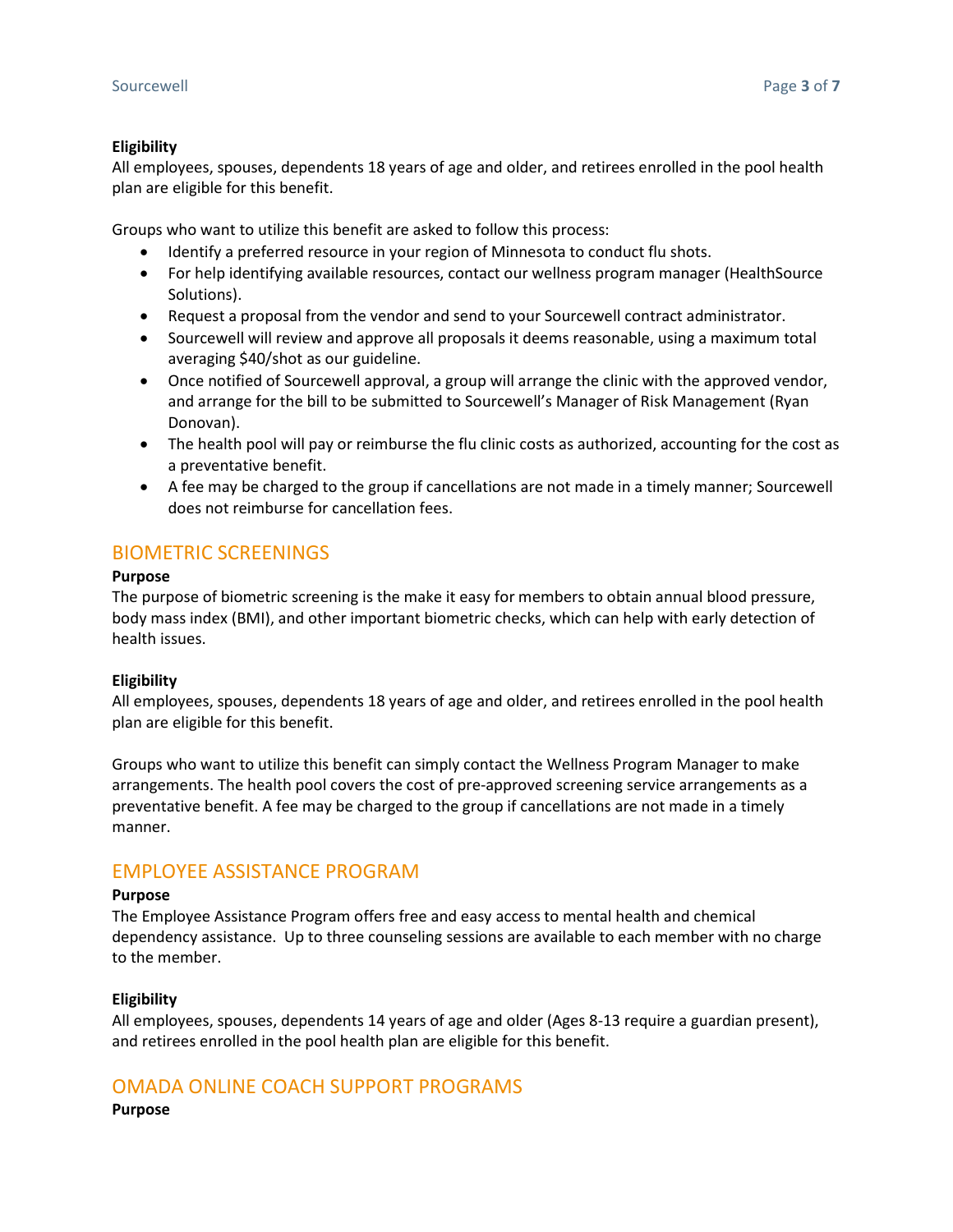### Sourcewell **Exercise 2** of 7

The purpose of all of the Omada programs offered by our pool is to provide cognitive behavioral therapy through online and telephonic coaches who assist with weight loss and help prevent and control diabetes, hypertension, and mental health.

#### Eligibility

All employees, spouses, dependents 18 years of age and older, and retirees enrolled in the pool health plan can take a brief, free assessment to see if they are eligible. If eligible, they can enroll in a multiweek program, which includes a free digital scale and personal coach.

# HEALTH PARTNERS DISEASE AND CASE MANAGEMENT PROGRAMS

#### Purpose

The purpose of HealthPartners disease and case management programs is to provide optimal care and cost to members for cancer, low back pain treatment, healthy pregnancy, and medication therapy management.

#### **Eligibility**

All employees, spouses, dependents, and retirees enrolled in the pool health plan are eligible for this benefit.

Members are identified and contacted by HealthPartners to receive assistance with better care, better outcomes, and to avoid unnecessary expense.

# WORKOUT/EXERCISE ASSISTANCE

#### Purpose

We offer Wellbeats effective 1/1/21 to all pool members, which provides free online workout guidance to help any of our members in working out however, whenever, and wherever they choose. We also promote the ActiveandFit and GlobalFit health club discount programs for those desiring discounted access to participating gyms. Gym reimbursement programs were eliminated effective 12/31/20.

### Eligibility

All employees and retirees, as well any member of their family, if enrolled in the pool health plan, are eligible for these benefits.

### WELLNESS NEWSLETTER

The wellness newsletter is called Healthier Living and is published by HealthSource Solutions. The newsletter is distributed on a monthly basis. Primary group contacts are expected to share the newsletter with their employees.

# WELLNESS PROGRAM COST

Sourcewell annually models expected participation and costs for all but the Omada program and HP's D&CM program, and we anticipate our total spend on these quality improvement programs at over \$20.00 PEPM. If each group purchased directly, they could easily spend twice this amount, making the programs valuable to all our members. The long term impact of these programs on claims is expected to offset much if not all of our investment. Omada program costs are handled as preventive claims, and HP D&CM program costs are included in our pool's administrative fees.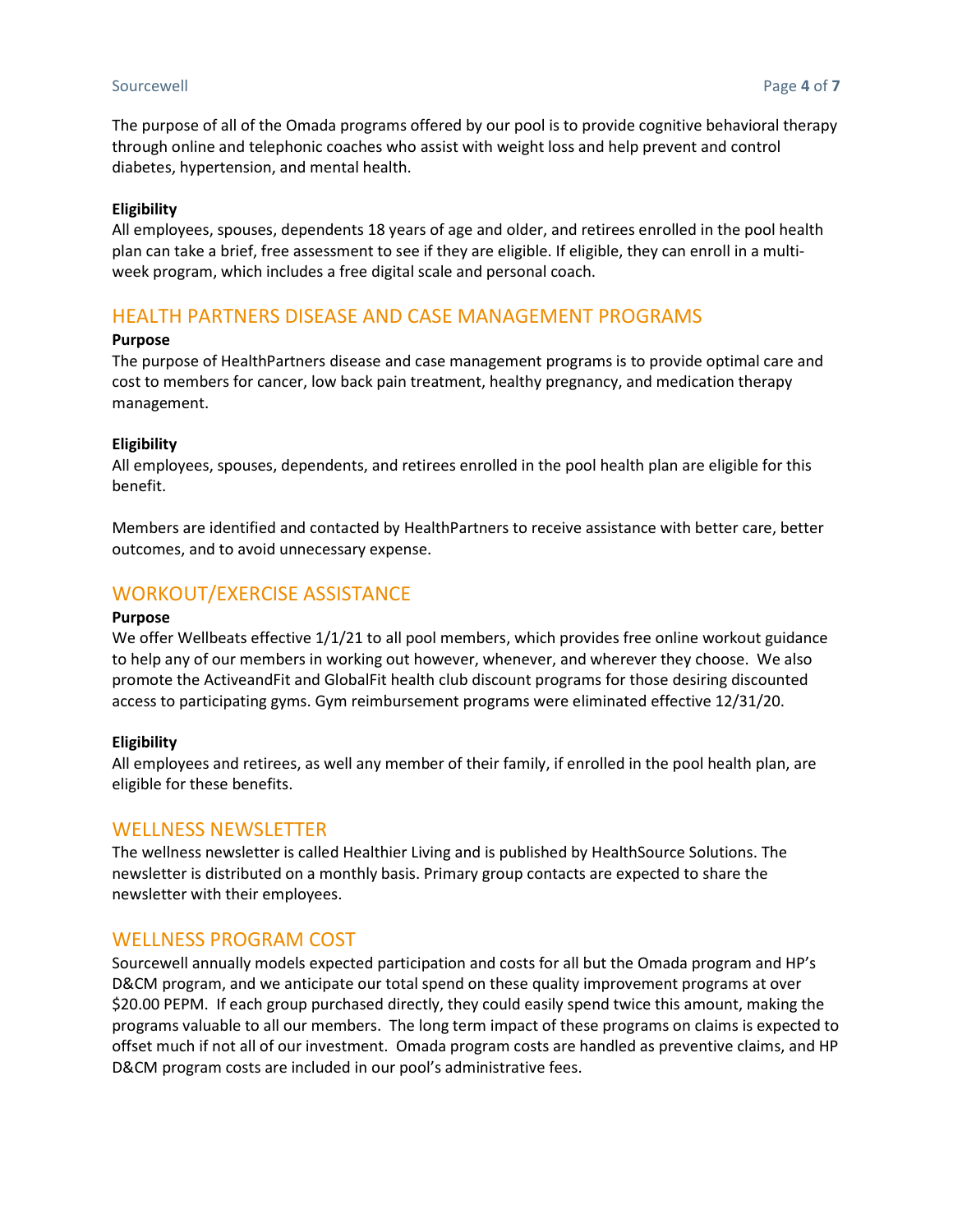# WELLNESS GRANT POLICY

Adopted on March 3, 2020

# PURPOSE

The purpose of this policy is to set forth the guidelines and required steps groups must take to earn an annual grant.

Earned grants are utilized at the discretion of the group, but are intended for our wellness program purposes, such as additional rewards (PTO, drawings, etc.) and WellRight challenges.

# **DEFINITIONS**

# Active Employee

A contract holder active on our wellness program portal.

### Contract holder

For the purpose of this policy, contract holders are employees or retirees (not spouses or children) enrolled in our pool health plan, and may simply be referred to as "employees" or "eligible employees" in wellness program communications and reports

### Eligible Employee

A contract holder, including retirees, enrolled in the pool health plan.

### Group

For purpose of this policy, a group is an entity or employer participating in our pool health plan.

### Incentive

For the purpose of this policy, the incentive is the amount of money earned by each individual contract holder.

### Members

For the purpose of this policy, members are the employees, retirees, or their family members enrolled in our pool health plan.

### **PEPY**

Per Employee Per Year (aka Per Contract Per Year)

### Wellness Program Start-Up Grant

A start-up grant is the amount of money paid after going live with our pool's wellness program, and before a group has completed its first calendar year with our pool's wellness program, paid by the pool to each group who completes the necessary steps prior to starting up our pool's wellness program.

### Wellness Program Engagement Grant

An engagement grant is the amount of money available annually, paid by the pool to each group who completes the necessary steps in the calendar year prior to that in which the engagement grant is being paid.

# REQUIRED STEPS AND BENCHMARKS

A group must complete the steps below to earn our pool's wellness grants.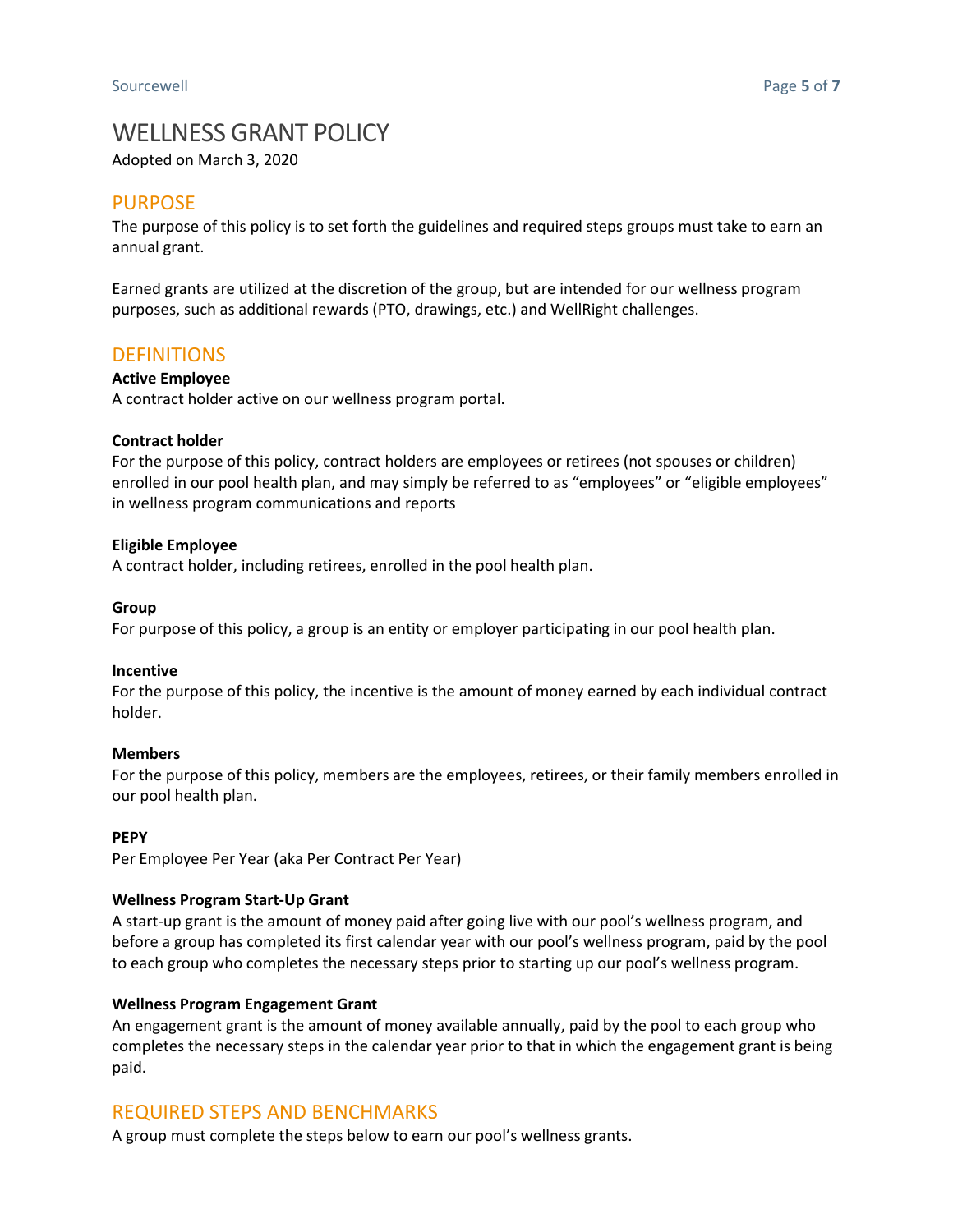# Wellness Program Start-Up Grant (Initial Grant):

# Step 1: Decide to go live with the wellness portal

- Review pool wellness offering and decide to activate portal either 7/1 (for a 6-month initial year) or 1/1 (for a 12-month calendar year)
- Complete group wellness assessment form as prepared and conducted by Sourcewell's wellness program manager

# Step 2: Prepare to go live with the wellness portal

- Attend calls with and as scheduled by Sourcewell's wellness program manager
- Establish wellness committee
	- o Establish a group specific mission statement and logo
- Communicate new wellness program to staff

### Step 3: Go live with the wellness portal

- Encourage members to activate their wellness portal account
- Have at least one group representative attend each bi-monthly pool-wide wellness call, with a maximum of two allowed absences for the year
- Have at least one group representative attend each bi-monthly check-in call with Sourcewell's wellness program manager

### Wellness Program Engagement Grant (Subsequent Grants):

### Steps 1-3: Continue wellness committee and engagement with wellness program manager

### Step 4: Engage members to use the wellness portal

- Establish group-specific wellness goals
- Establish group-specific wellness calendar
- Achieve benchmarks in a calendar year to earn annual grant
	- $\circ$  Percentage of contract holders activating a wellness program account: 60% (50% in 2020)
	- o Percentage of activated contract holders who complete health assessments: 60%
	- $\circ$  Percentage of points available to activated contract holders that were earned:
		- If < 20% of available points were earned, then grant is \$0
			- $\blacksquare$  If 21-34%, grant is \$20 PEPY
			- $\blacksquare$  If 35-49%, grant is \$40 PEPY
		- $II$  If 50%+, grant is \$60 PEPY

# GRANT CALCULATIONS AND TIMING

Each wellness grant from our pool is calculated by using the following benchmarks. The start-up grant is a one-time payment for groups starting on January  $1<sup>st</sup>$ , and a two-time payment for groups starting on July  $1<sup>st</sup>$ . All subsequent grants are considered engagement grants and are paid on an annual basis. Groups are not eligible for both the start-up grant and the engagement grant in the same year.

# Wellness Program Start-Up Grant (Initial Grant):

- Groups satisfying all criteria listed in steps 1-3 will receive a grant amount as follows:
	- $\circ$  If starting 7/1: